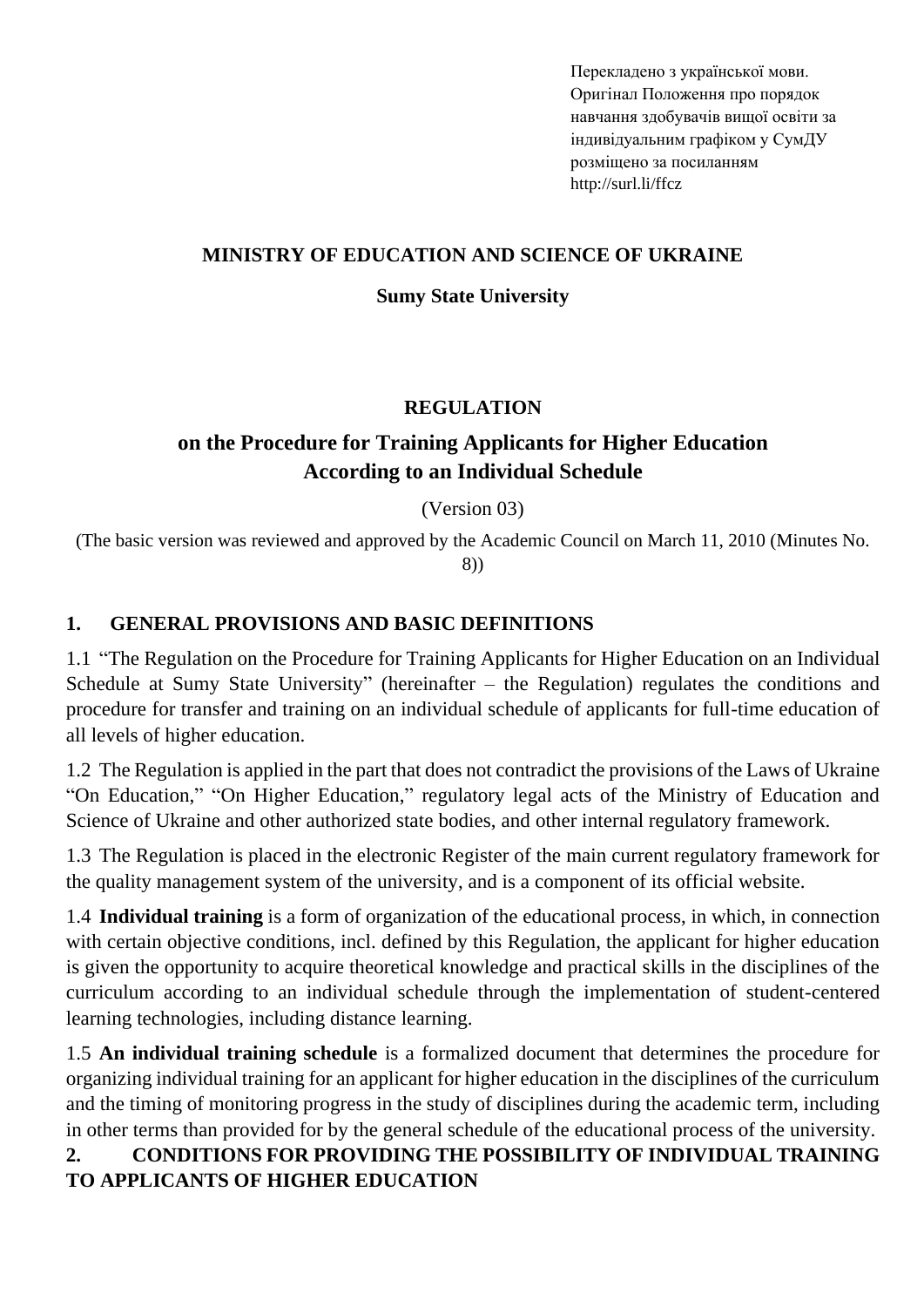2.1 For individual training according to an individual schedule, an applicant for an educational degree "bachelor", "master", and "Ph.D." in full-time education, who does not have academic debt and

- **–** is engaged in research and experimental work, if this activity coincides with the schedule of classes, and only in those disciplines that correspond to the direction of his scientific activity (transfer to an individual schedule is performed on the basis of the submission of the Head of the department where the corresponding work is performed);
- **–** participates in academic mobility and internship programs, the schedules of which coincide with the schedule of the educational process (transfer to an individual schedule is performed in agreement with the Deputy Director (Dean) in the relevant field);
- **–** participates in competitions of all-Ukrainian and international levels, the schedules of sports training and competition of which coincide with the general schedule of the educational process (transfer to an individual schedule is performed on the proposal of the sports club of the university in agreement with the Vice-Rector for directing activity);
- **–** combining training with work in the specialty and the schedule of his work coincides with the schedule of the educational process (transfer to an individual schedule is performed in agreement with the graduate department);
- **–** is engaged in active public or cultural activities (transfer to an individual schedule is conducted at the request of the cultural and artistic center or student government in agreement with the Vice-Rector in the field of activity);
- **–** is a pregnant woman or has a child (children) under the age of three and is on childcare leave or raising a child with special needs (transfer to an individual schedule is agreed with the Deputy Director (Dean) for educational and organizational work).

2.2 An individualized form of study on an individual schedule may also be introduced for applicants with special educational needs. In other motivated cases, for applicants for educational degrees "bachelor" and "master" – in agreement with the First Vice-Rector on the proposal of the Director of the institute or center (Dean of the faculty), and for applicants for the educational degree of Doctor of Philosophy – with the consent of the Director of the Department for Human Resources and Staff Development.

## **3. PROCEDURE OF TRANSITION TO INDIVIDUAL TRAINING SCHEDULE**

3.1 An individual schedule can be drawn up for a period of not more than one semester from any date upon the occurrence of the grounds specified in paragraph 2.1. Simultaneously, the schedule applies only to that part of the workload of the applicant for higher education that remained for study at the time of its preparation. An individual study schedule is not introduced in a semester in which theoretical training is not provided.

3.2 For registration of training on an individual schedule, an applicant for higher education submits an application according to the template established by Appendix 1 to this Regulation, which indicates the reason for his transfer to an individual schedule of studies. If the basis for the transfer to an individual training schedule is defined in paragraph 2.1 of this Regulation, an application from applicants for educational degrees "bachelor" and "master" is submitted to the Director of the relevant institute (Dean of the faculty); from applicants for the degree "doctor of philosophy" – to the Director of the Department for Human Resources and Staff Development. If the basis for transferring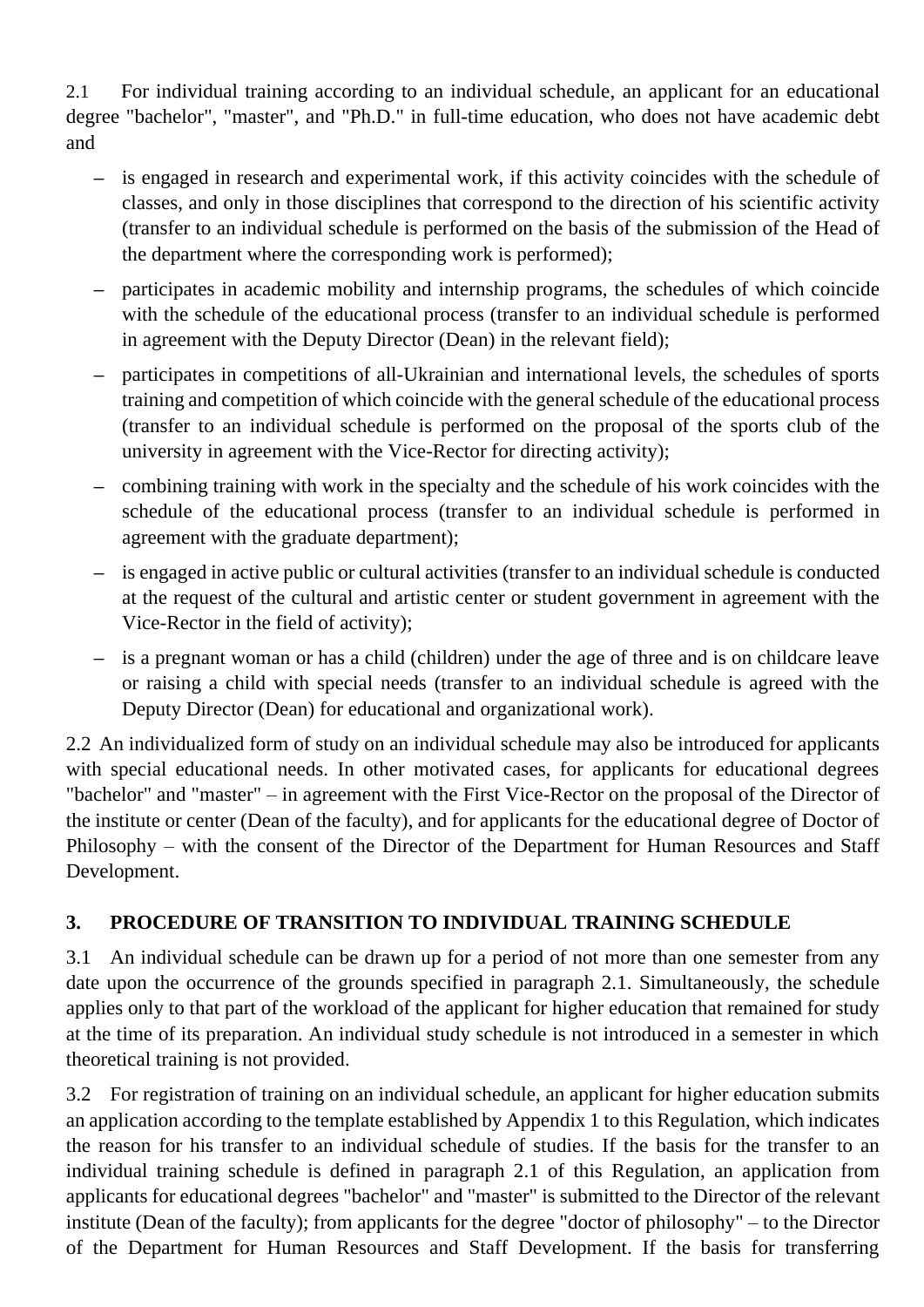applicants for bachelor's, master's and doctor's degrees to an individual training schedule are the one specified in paragraph 2.2, the application is submitted to the First Vice-Rector. Documents are attached to the application, which are the basis for the transition to an individual training schedule.

3.3 Within a week after the approval of the application, the applicant for higher education draws up a schedule according to the template established by Appendix 2 (for applicants for bachelor's and master's degrees), or according to the template established in Appendix 3 (for applicants for a Ph.D. degree), and agrees it with every teacher who teaches disciplines in the current semester. The original of the schedule is kept in the Dean's office (in the Department of Doctoral and Post-Doctoral Studies) and a copy is provided to the applicant for higher education for practical use.

3.4 Transfer to an individual training schedule is carried out by order (Appendix 4). The applicant for higher education is responsible for the timely implementation of the individual training schedule. According to the relevant memos of teachers, the Dean's office or the Department of Doctoral and Post-Doctoral Studies can initiate the termination of the order on the granted right to study on an individual schedule to the applicant in case of violations of the deadlines set by him or in case of termination of a ground in paragraphs 2.1–2.3. Termination of the individual training schedule is also possible upon the personal application of the applicant for higher education. A separate order on amending the corresponding order for transfer to training on an individual schedule formalizes the termination of training on an individual schedule. Failure to meet the individual schedule may be the basis for the expulsion of the applicant for higher education from the university.

# **4. PECULIARITIES OF ORGANIZATION AND EVALUATION OF TRAINING OF HIGHER EDUCATION APPLICANTS ON INDIVIDUAL SCHEDULES**

4.1 The individual training schedule assumes the possibility of free (selective) attendance by the applicant of higher education of classroom lessons, independent study of the material of the curriculum of academic disciplines, the performance of all types of compulsory work and reporting on their results to teachers in a timely manner.

4.2 The evaluation of the results of the educational work of the applicant for higher education is performed on the basis of the requirements of the regulations for the control and evaluation of academic disciplines. Simultaneously, the individual training schedule determines the timing of current monitoring and assessment.

The term of the final term control and assessment should coincide with the main schedule of the educational process in this course. In some motivated cases, an individual schedule of final term activities can be established. At the same time, the applicant for higher education retains the right to receive a scholarship until the end of the final control, if at the time of the individual schedule he received a scholarship.

4.3 Teachers consult applicants for higher education, who has an individual training schedule, according to a term schedule of consultations of the teachers of departments or using the capabilities of the distance learning system, or other ways(electronic personal account, e-mail, etc.). The applicant for higher education coordinates the form of communication with each teacher separately when drawing up an individual training schedule. Simultaneously, additional time for consultations is not provided.

# **5. FINAL PROVISIONS**